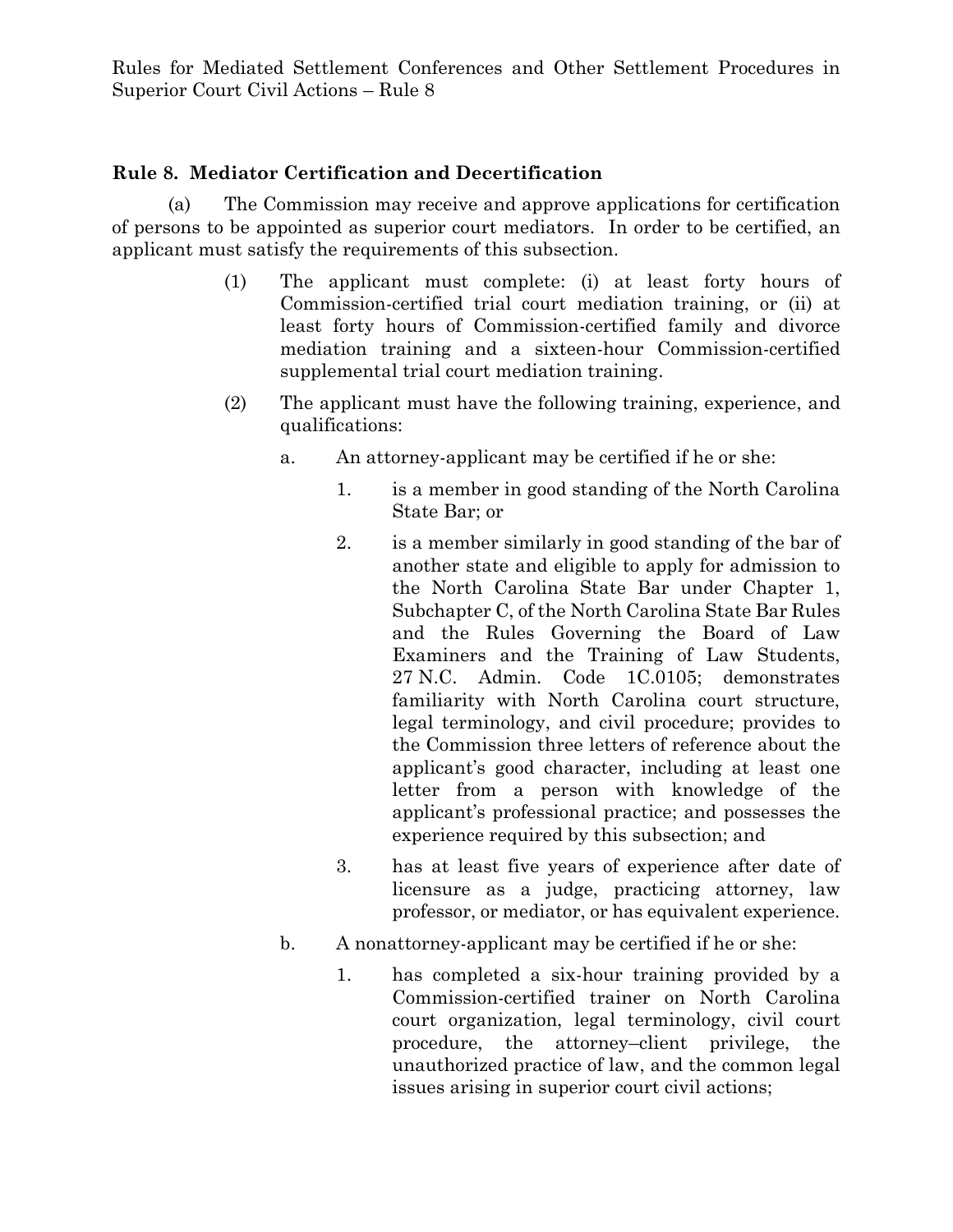- 2. has provided to the Commission three letters of reference as to the applicant's good character, including at least one letter from a person with knowledge of the applicant's experience qualifying the applicant under subsection  $(a)(2)(b)(3)$  of this rule; and
- 3. has completed either:
	- i. a minimum of twenty hours of basic mediation training provided by a trainer acceptable to the Commission and, after completing the twenty-hour training, has mediated at least thirty disputes over the course of at least three years, or has equivalent experience, and possesses a four-year college degree from an accredited institution, and has four years of professional, management, or administrative experience in a professional, business, or governmental entity; or
	- ii. ten years of professional, management, or administrative experience in a professional, business, or governmental entity, and possesses a four-year college degree from an accredited institution.

Any current or former attorney who is disqualified by the attorney licensing authority of any state shall be ineligible for certification under subsections  $(a)(2)(a)$  and  $(a)(2)(b)$  of this rule.

- (3) The applicant must complete the following observations:
	- a. **All Applicants**. All applicants for certification shall observe two mediated settlement conferences, at least one of which shall be of a superior court civil action.
	- b. **Nonattorney-Applicants**. Nonattorney-applicants for certification shall observe three mediated settlement conferences, in addition to those required under subsection  $(a)(3)(a)$  of this rule, that are conducted by at least two different mediators. At least one of the additional observations shall be of a superior court civil action.
	- c. **Conferences Eligible for Observation**. Conferences eligible for observation under subsection (a)(3) of this rule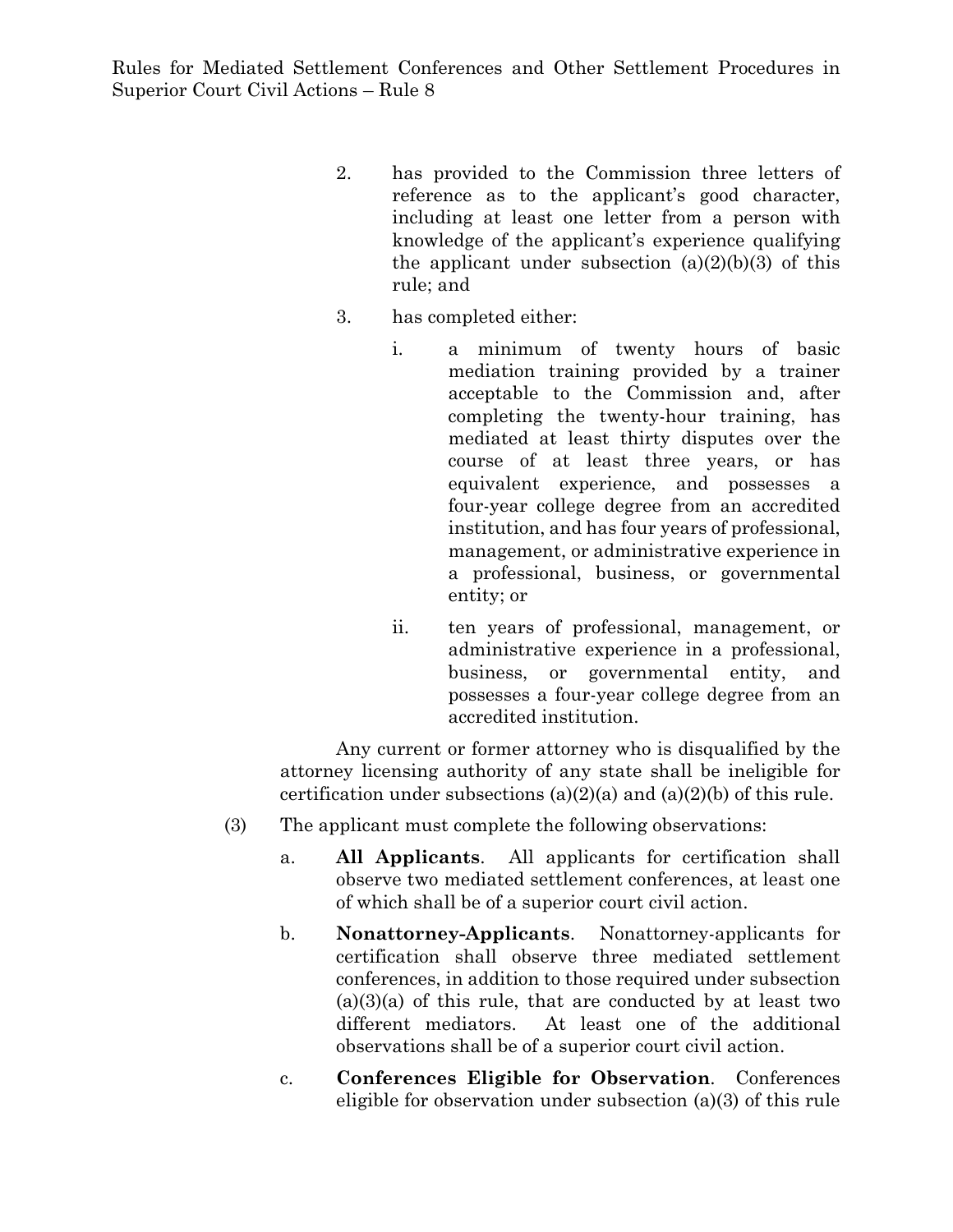shall be those in cases pending before the North Carolina superior courts, the North Carolina Court of Appeals, the North Carolina Industrial Commission, the North Carolina Office of Administrative Hearings, or the federal district courts in North Carolina that are ordered to mediation or conducted by an agreement of the parties which incorporates the rules of mediation of one of those entities.

Conferences eligible for observation shall also include those conducted in disputes prior to litigation that are mediated by an agreement of the parties and incorporate the rules for mediation of one of the entities named above.

All conferences shall be conducted by a certified superior court mediator under rules adopted by one of the above entities and shall be observed from their beginning to settlement or when an impasse is declared. Observations shall be reported on a Certificate of Observation – Mediated Settlement Conference Program, [Form AOC-DRC-07.](https://www.nccourts.gov/documents/forms/certificate-of-observation-mediated-settlement-conference-program)

All observers shall conform their conduct to the Commission's policy on *Guidelines for Observer Conduct*.

- (4) The applicant must demonstrate familiarity with the statutes, rules, and practices governing mediated settlement conferences in North Carolina.
- (5) The applicant must be of good moral character and adhere to the Standards of Professional Conduct for Mediators when acting under these rules. On his or her application(s) for certification or application(s) for certification renewal, an applicant shall disclose any:
	- a. pending criminal charges;
	- b. criminal convictions;
	- c. restraining orders issued against him or her;
	- d. failures to appear;
	- e. pending or closed grievances or complaints filed with a professional licensing, certifying, or regulatory body, whether in North Carolina, another state, or another country;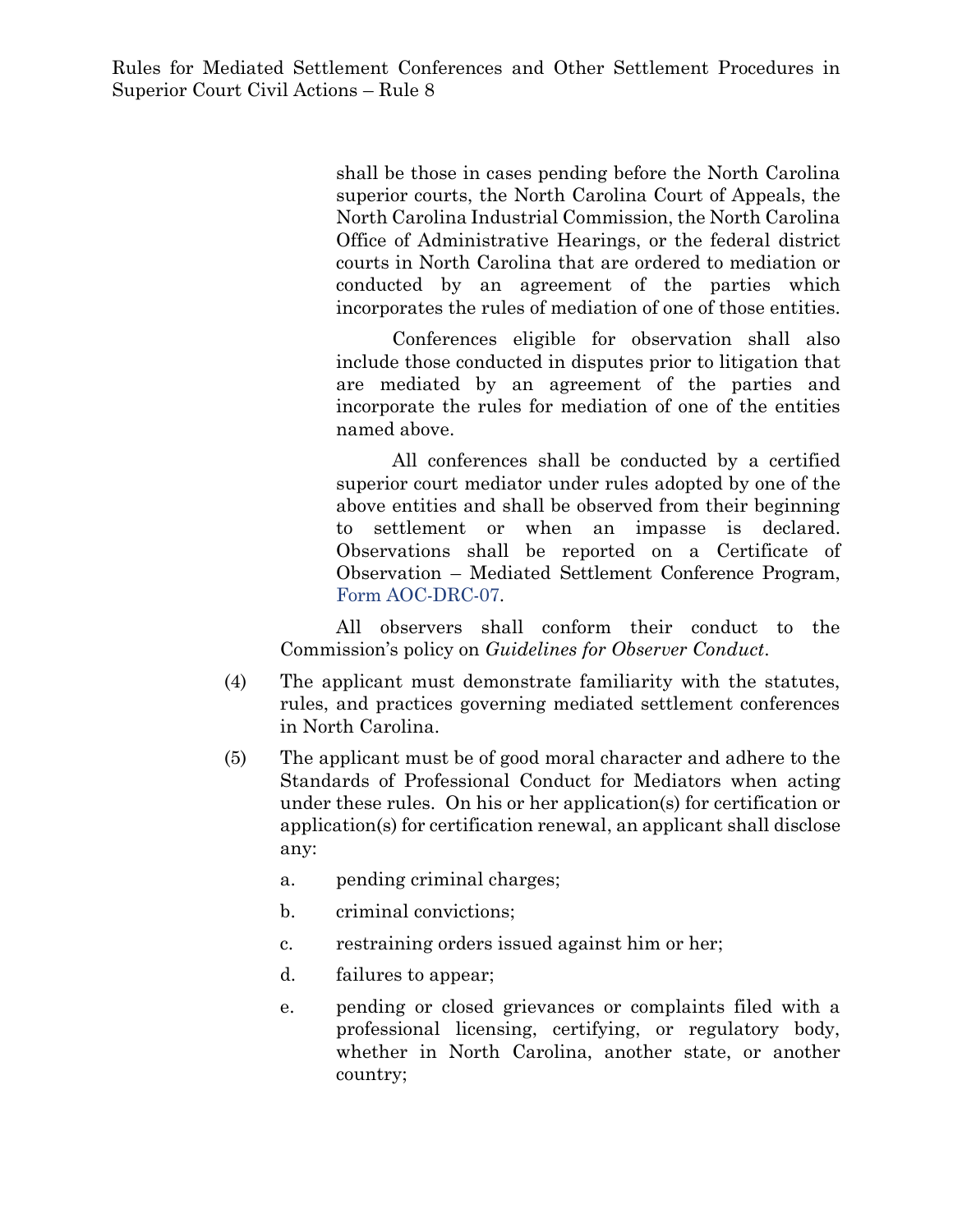- f. disciplinary action taken against him or her by a professional licensing, certifying, or regulatory body, whether in North Carolina, another state, or another country, including, but not limited to, disbarment, revocation, decertification, or suspension of any professional license or certification, including the suspension or revocation of any license, certification, registration, or qualification to serve as a mediator in another state or country, even if stayed;
- g. judicial sanctions imposed against him or her in any jurisdiction; or
- h. civil judgments, tax liens, or bankruptcy filings that occurred within the ten years preceding the date that the initial or renewal application was filed with the Commission.

A mediator shall report to the Commission any of the above-enumerated matters arising subsequent to the disclosures reported on the initial or renewal application for certification within thirty days of receiving notice of the matter.

As referenced in this subsection, criminal charges or convictions (excluding infractions) shall include felonies, misdemeanors, or misdemeanor traffic violations (including driving while impaired) under the law of North Carolina or another state, or under the law of a federal, military, or foreign jurisdiction, regardless of whether the adjudication was withheld (prayer for judgment continued) or the imposition of a sentence was suspended.

- (6) The applicant must submit proof of qualifications set out in this rule on a form provided by the Commission.
- (7) The applicant must pay all administrative fees established by the NCAOC upon the recommendation of the Commission.
- (8) The applicant must agree to accept the fee ordered by the court under Rule 7 as payment in full of a party's share of the mediator's fee.
- (9) The applicant must comply with the requirements of the Commission for completing and reporting continuing mediator education or training.